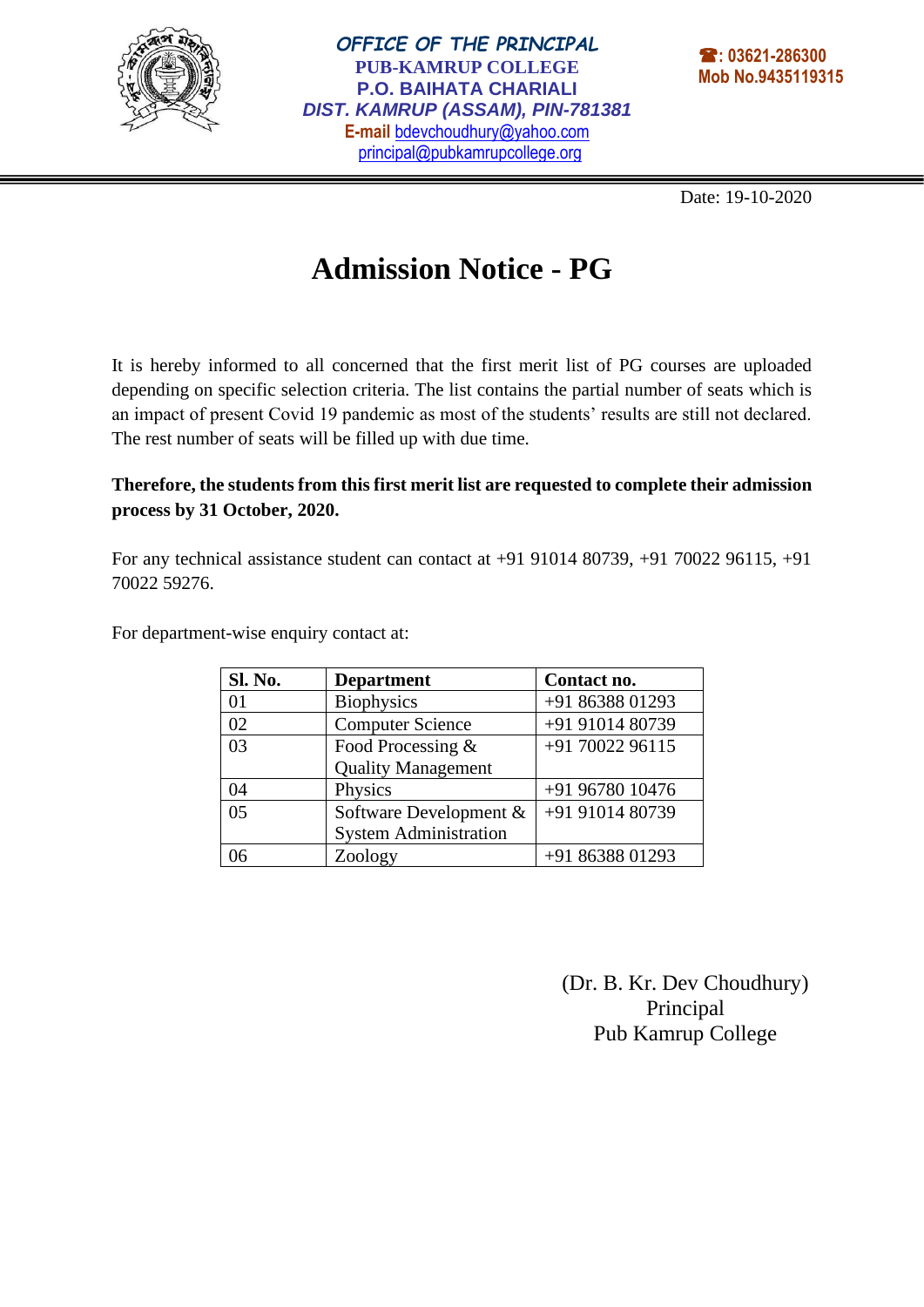| Sl. No.         | <b>Name</b>            | Caste          | Gender | <b>Last Exam Institute Name</b> |
|-----------------|------------------------|----------------|--------|---------------------------------|
| 01              | <b>DOLI SARMA</b>      | <b>GENERAL</b> | Female | <b>PUB KAMRUP COLLEGE</b>       |
| $\overline{02}$ | <b>SIVABRAT DEKA</b>   | <b>GENERAL</b> | Male   | <b>PUB KAMRUP COLLEGE</b>       |
| 03              | <b>HIRAMONI DEKA</b>   | <b>GENERAL</b> | Female | <b>PUB KAMRUP COLLEGE</b>       |
| 04              | <b>ANAMIKA SARANIA</b> | ST(P)          | Female | <b>RANGIA COLLEGE</b>           |
| 05              | <b>JYOTIKA KALITA</b>  | <b>GENERAL</b> | Female | <b>PUB KAMRUP COLLEGE</b>       |
| 06              | <b>BANDANA DEKA</b>    | <b>GENERAL</b> | Female | <b>PUB KAMRUP COLLEGE</b>       |

**First merit list for admission into PG 1st semester courses in ZOOLOGY**

**NB:** Candidates whose 6<sup>th</sup> semester result is still pending, their admission is provisional only and subject to submission of their final mark sheets, certificates.

 $\overline{\phantom{a}}$ 

 $\overline{\phantom{a}}$ 

| <b>Sl. No.</b> | <b>Name</b>           | Caste          | Gender | <b>Last Exam Institute Name</b> |
|----------------|-----------------------|----------------|--------|---------------------------------|
|                | <b>RODALI</b>         |                |        | <b>HANDIQUE GIRLS</b>           |
| 01             | <b>TALUKDAR</b>       | <b>GENERAL</b> | Female | <b>COLLEGE</b>                  |
|                |                       |                |        | <b>HANDIQUE GIRLS</b>           |
| 02             | <b>SNEHA SINGH</b>    | <b>GENERAL</b> | Female | <b>COLLEGE</b>                  |
|                | <b>RIMA</b>           |                |        |                                 |
| 03             | <b>BHATTACHARYYA</b>  | <b>GENERAL</b> | Female | <b>PUB KAMRUP COLLEGE</b>       |
| 04             | <b>ANURUPA KALITA</b> | <b>GENERAL</b> | Female | <b>PUB KAMRUP COLLEGE</b>       |
|                | <b>SAURAV JYOTI</b>   |                |        |                                 |
| 05             | <b>KALITA</b>         | <b>GENERAL</b> | Male   | <b>RANGIA COLLEGE</b>           |
|                | <b>RAKESH</b>         |                |        |                                 |
| 06             | <b>GOSWAMI</b>        | <b>GENERAL</b> | Male   | PANDU COLLAGE                   |
| 07             | <b>TARZINA YESMIN</b> | <b>GENERAL</b> | Female | <b>PUB KAMRUP COLLEGE</b>       |
| 08             | <b>SAGAR SAHARIA</b>  | <b>OBC</b>     | Male   | <b>MANGALDAI COLLEGE</b>        |
| 09             | <b>ABANI BARUAH</b>   | <b>OBC</b>     | Male   | <b>PUB KAMRUP COLLEGE</b>       |

**First merit list for admission into PG 1st semester courses in BIOPHYSICS**

**NB:** Candidates whose 6<sup>th</sup> semester result is still pending, their admission is provisional only and subject to submission of their final mark sheets, certificates.